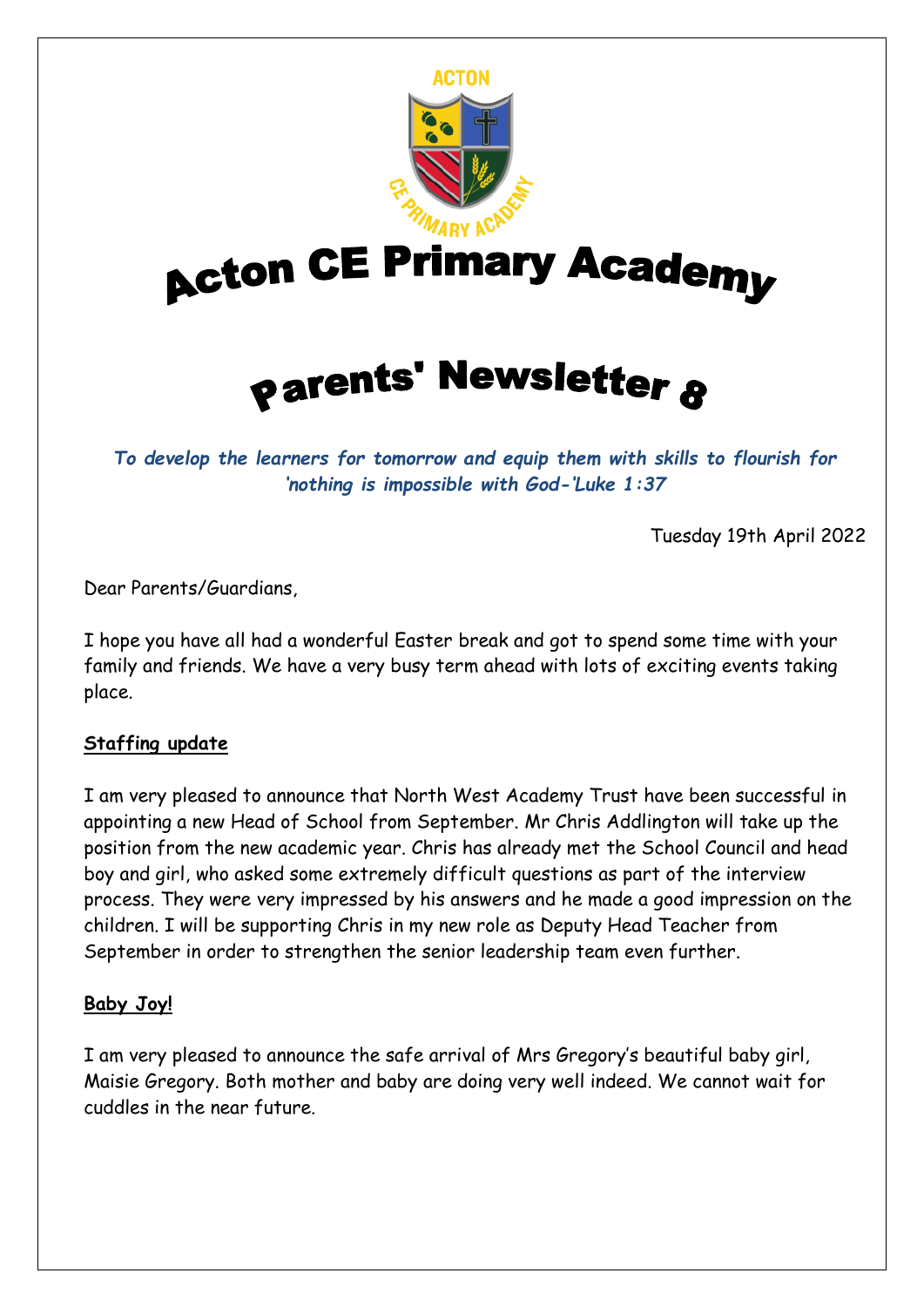## **Building update**

Unfortunately, we have had a set back with the Year 3/4 classroom refurbishments due to damage found with the old floor boards in one of the rooms. We are working with the DFE to try and raise some emergency funding to repair the damage as quickly as we can so the rooms can get refurbished. I appreciate this is not an ideal situation as it means that Year 3 and 4 will need to continue to be taught in the hall until the rooms are completed, but the repairs must go ahead. Please be reassured that the children are being taught a full curriculum at our usual high level. I have to say, having spent time with the children, they are enjoying their time in the hall and learning and outcomes continue to flourish. I will keep you updated with dates and timeframes once I have been given them.

## **Easter Service**

You all warmly invited to our Easter service at St Mary's Church on Thursday 21<sup>st</sup> April at 2pm.

#### **Key stage 1 trip**

I am pleased to say that Reception and Key Stage One, will be taken on a fun filled day to Bewilderwood on 26<sup>th</sup> May 2022. Further information will follow regarding the event.

# **SATs**

SATs for our wonderful Year 6 will take place week beginning 9<sup>th</sup> May. The timetable is as follows:

| Monday 9 May 2022   | Spelling, Punctuation & Grammar - Paper 1 Spelling Punctuation             |
|---------------------|----------------------------------------------------------------------------|
|                     | & Grammar - Paper 2                                                        |
| Tuesday 10 May 2022 | English Reading                                                            |
|                     | Wednesday 11 May 2022 Maths Paper 1 (Arithmetic) Maths Paper 2 (Reasoning) |
|                     | Thursday 12 May 2022 Maths Paper 3 (Reasoning)                             |

Please reassure you child that there is nothing to worry about and that these tests are just to confirm how wonderful we know they are. I am blown away with how hard the children have worked towards them and I know no matter the outcome how proud we all are of them.

## **Parking**

We have noticed once again, cars parking on the main road or at the end of the staff car park. Sadly, we now have had to involve the PSCO and traffic wardens to help the school monitor the situation as we are very concerned about the risk to our children. Please DO NOT park outside the school for any reason. This includes pulling into the bus stop.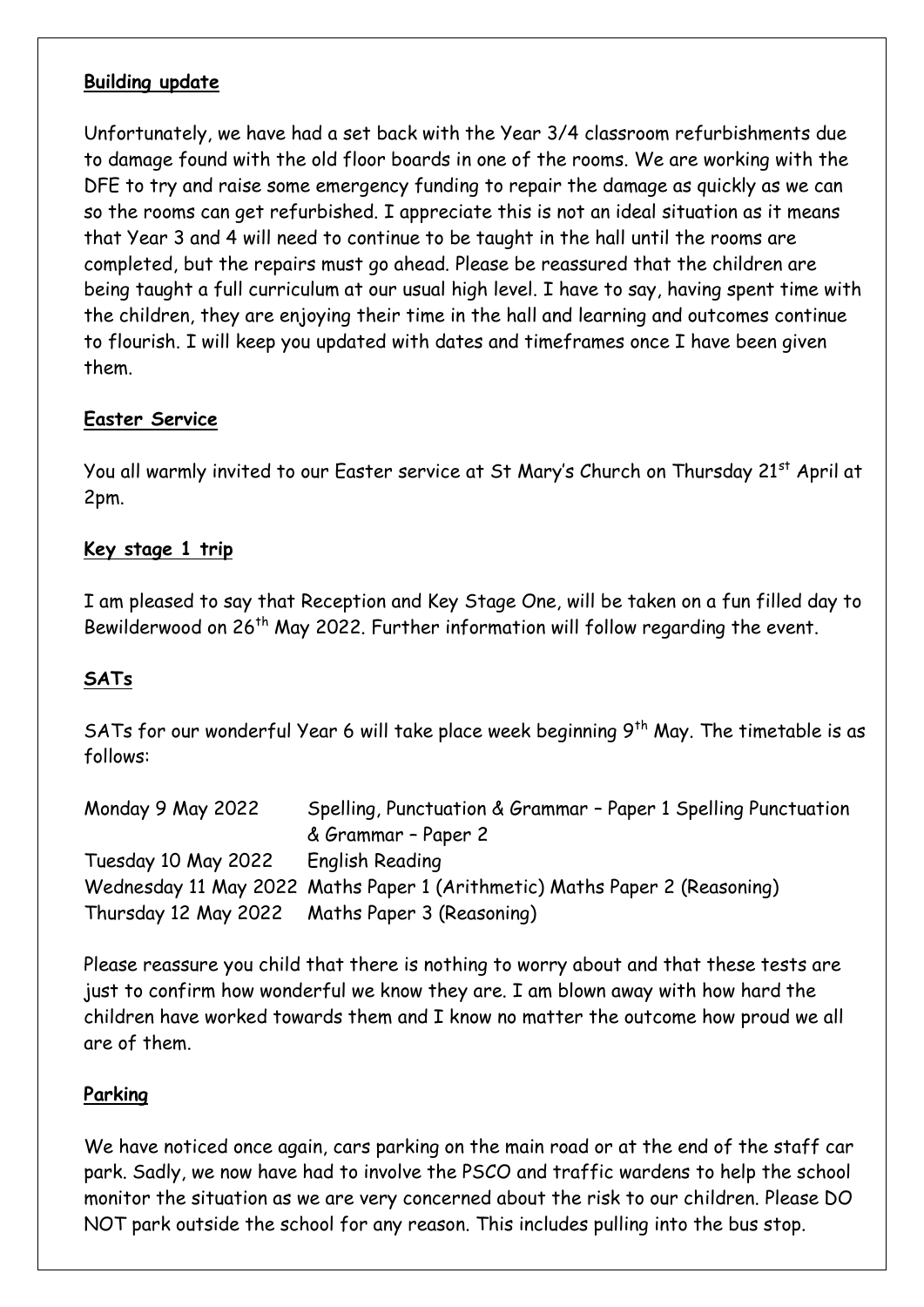#### **Healthy Snacks and Water**

Can I remind you that only healthy snacks and water are allowed into school. Please do not provide your child with juice or cordial. We have plenty of fresh water available in the class water fountains.

#### **PE Kits and school shoes.**

It has been brought to my attention that some children are not wearing their PE kits for active 30 or PE. I have also noted several children not wearing black school shoes with their uniform. Can I remind you that your child needs to be wearing the correct school shoes and PE kits as part of our uniform policy. If you ned any support with uniforms please contact the school office or FOAs who may be able to support you.

#### **Lost Property**

We are amazed with the amount of lost property that the children have left behind this half term. So much so, that our storage boxes are overflowing. If you are missing any clothing, please ask your children to check their class lost property boxes.

#### **Summer Term:**

Now the Summer Term has arrived please can you ensure that your child has a named water bottle in school and a sun hat on sunny days (I am being hopeful for lovely weather). We are hoping to be spending much more time on the field. if your child suffers from hay fever, please can you ensure they are given medication before school. Thank you.

#### **Dates are as follows:**

| 19th April             | Return to school                       |
|------------------------|----------------------------------------|
| $21st$ April           | Easter Service at St Mary's Church 2pm |
| $21st$ April           | Judo starts for 5 weeks.               |
| 25 <sup>th</sup> April | Year 6 NFER test day                   |
| 26 <sup>th</sup> April | <b>Author Visit</b>                    |
| 28 <sup>th</sup> April | Year 3/4 Onsite residential            |
| 29 <sup>th</sup> April | Year 2 swimming commences.             |
| $2nd$ May              | <b>Bank Holiday</b>                    |
| $9th$ May              | <b>SATs week</b>                       |
| $16th$ May             | Boxing Year 5 and 6.                   |

As always, if you have any concerns or queries regarding your child's education, please do not hesitate to contact me.

Yours faithfully,